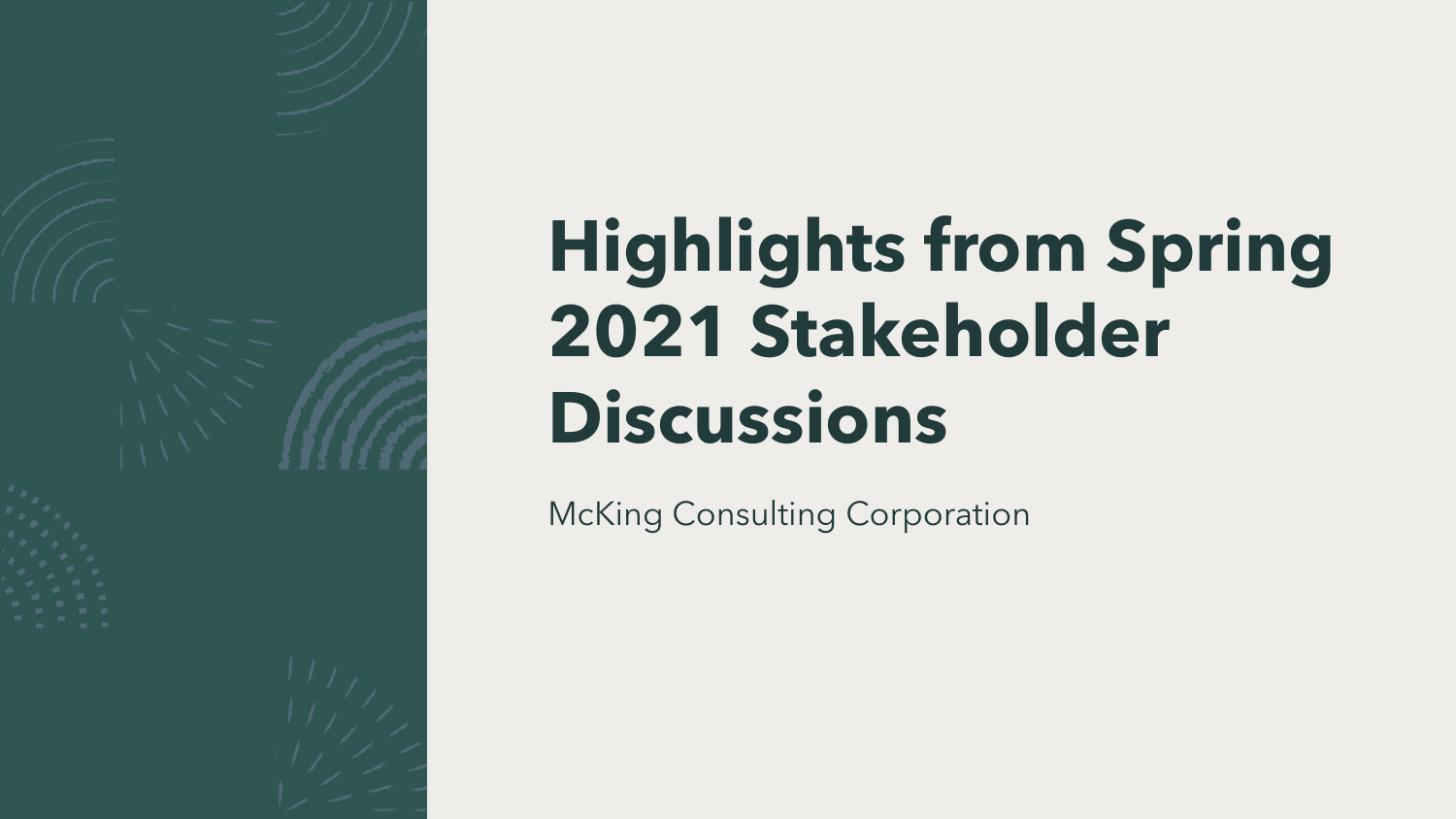## **Discussions Overview**

- 26 conversations
- **39** individuals
- 23 organizations

*\* 3 individuals also identified as healthcare providers (in addition to educational organization and/or patient/advocacy organization representatives)*

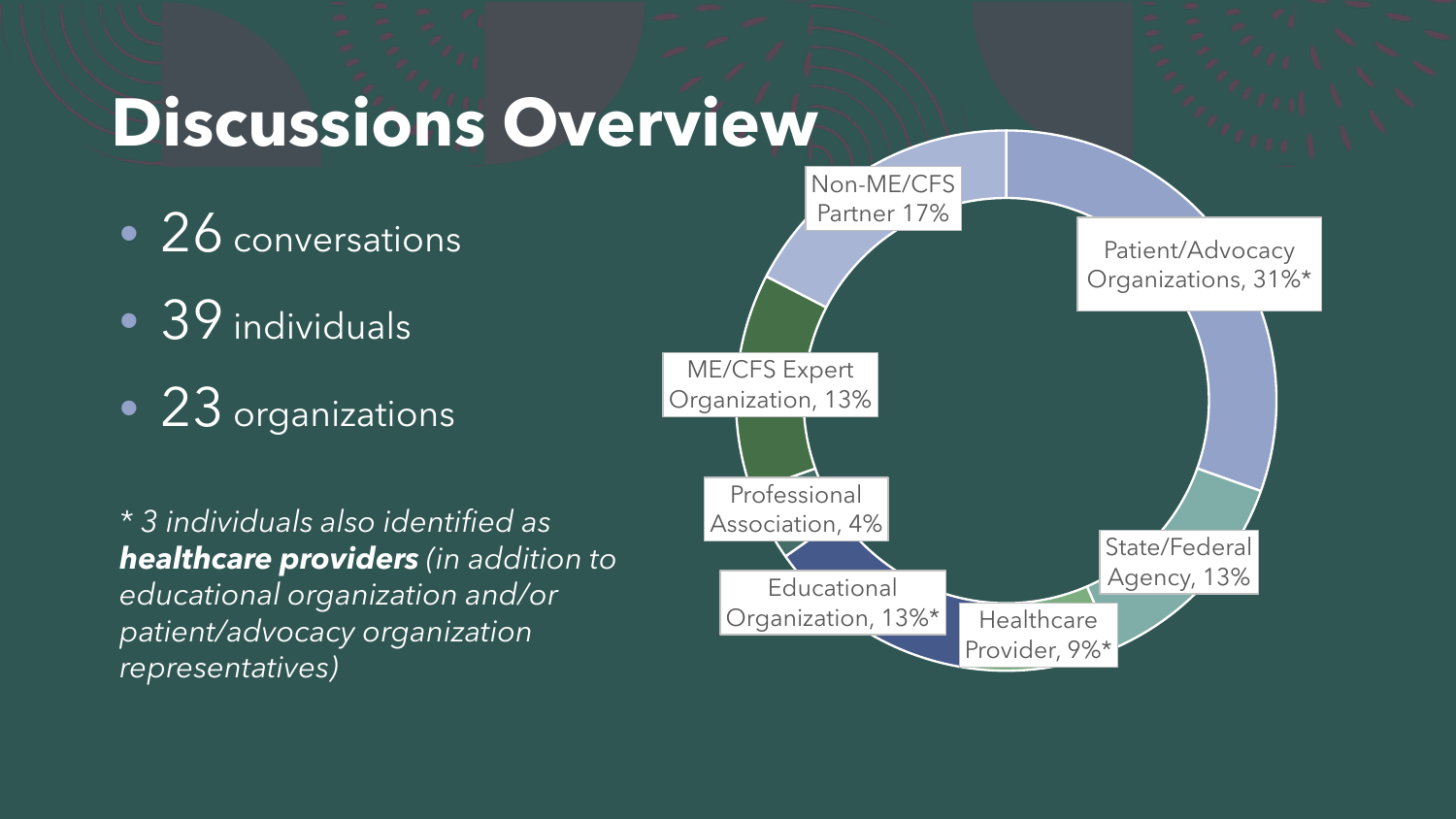

## **Discussion Topics**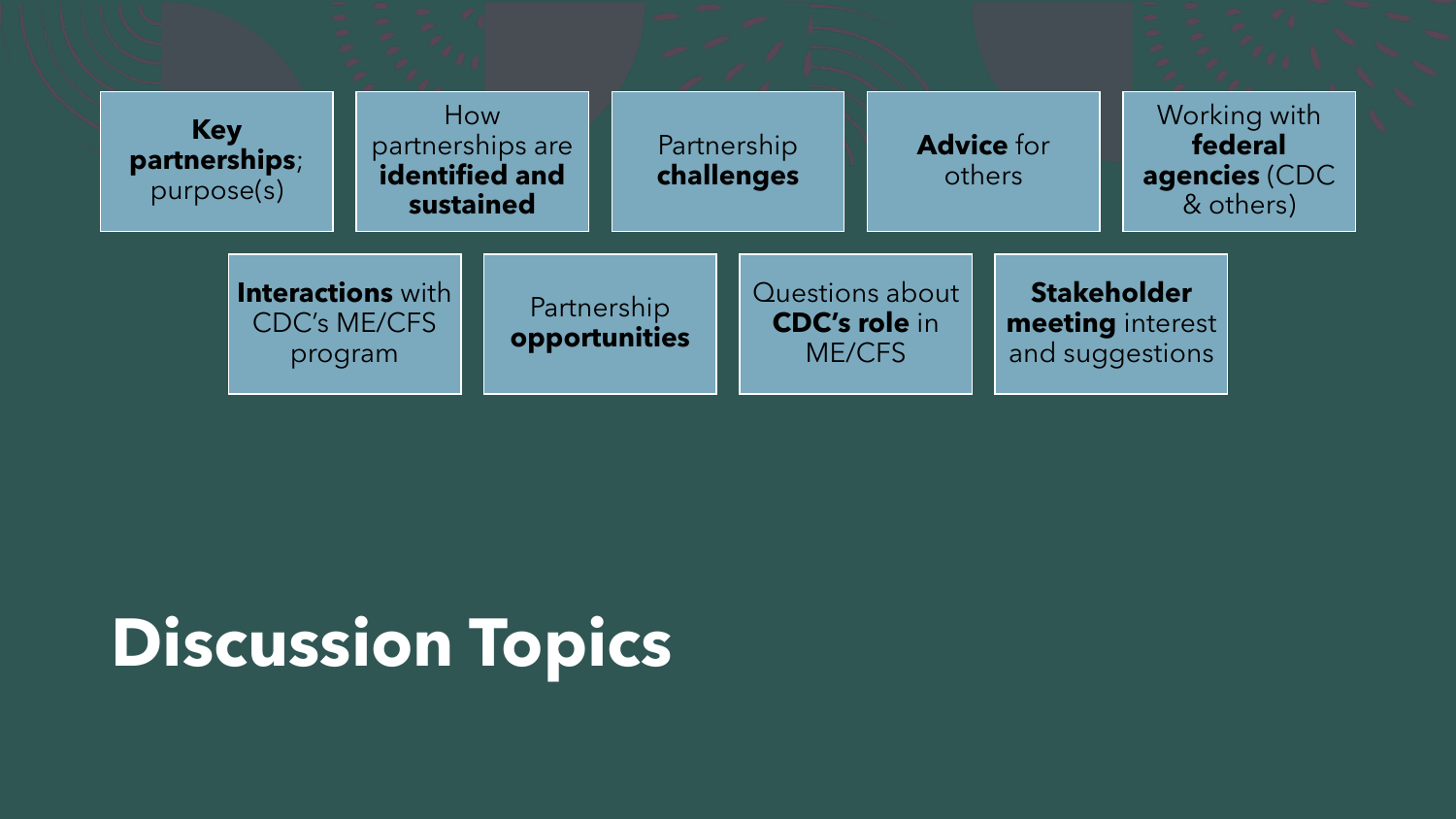## **What did we learn?**

• Key Take-aways from Partner Discussions

- Interest in **provider education** focus
- Specific **communication** and **outreach** opportunities
- **Post COVID** implications / opportunities
- **Stakeholder meeting** ideas and input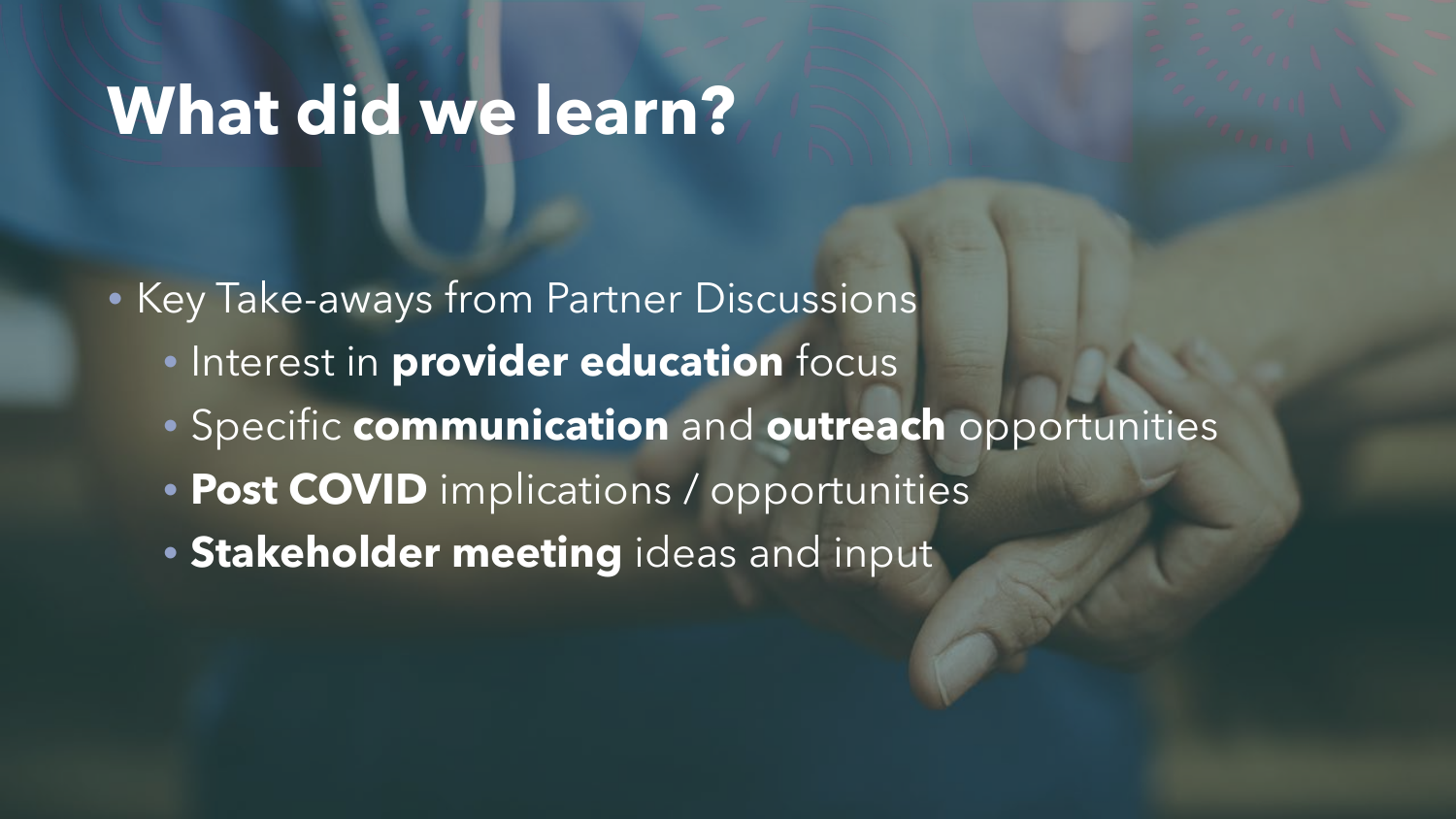# **Features of Successful Partnerships**

- Trust
- Honesty and Candor
- Mutual Respect
- Communication
- Shared Purpose / Benefit
- Focus on Specific Tasks
- Clear Roles

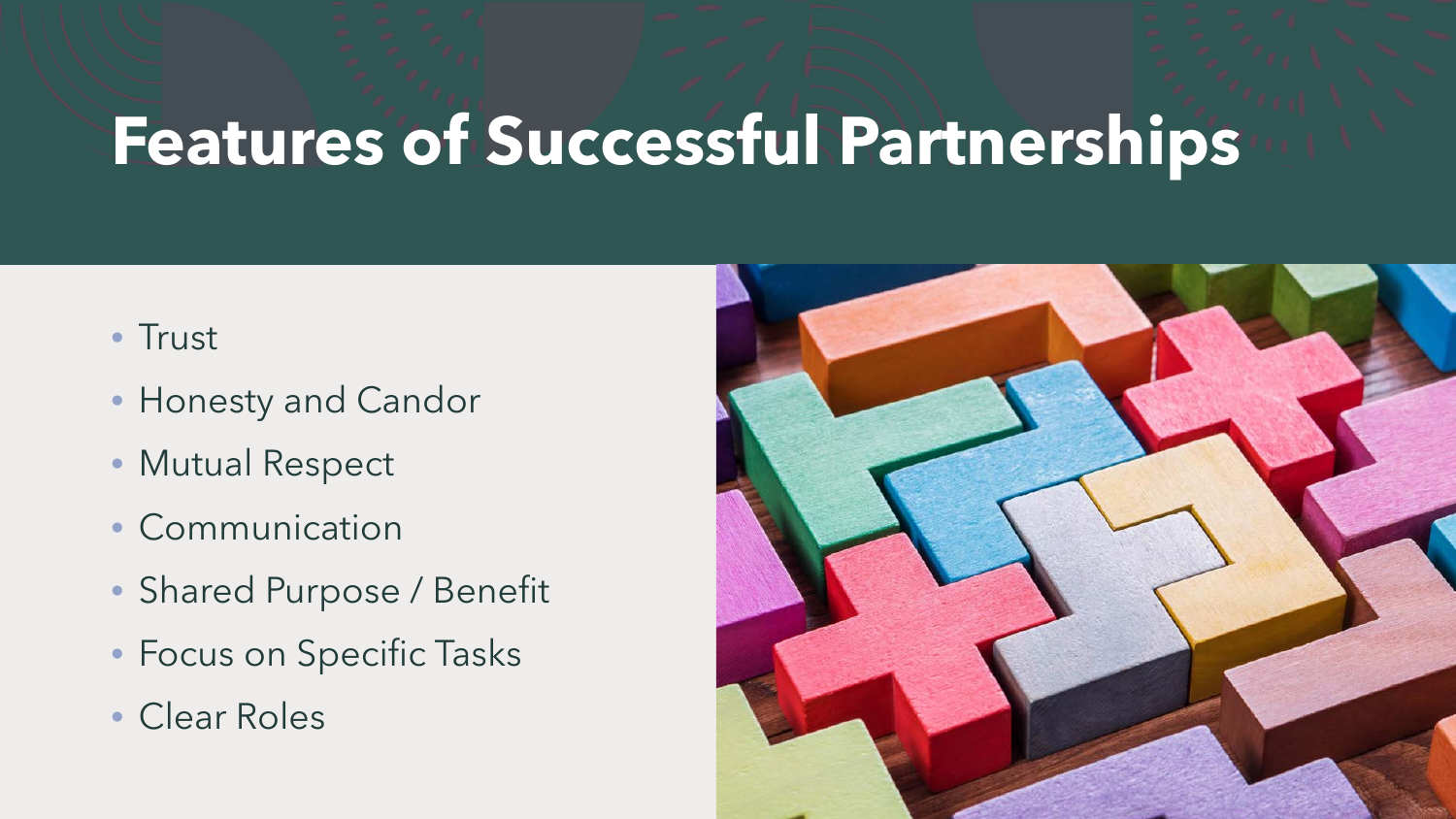# **ME/CFS Partnership Challenges**

Persistent **stigma,** misunderstanding, dismissal of condition

Challenges for patients and experts to devote **time and energy** to participation

Lack of **recognition, acceptance** within provider community

Lack of **surveillance, prevalence data** to rally support and funding

**Differing opinions** and agendas within ME/CFS community

**"Branding"** of ME/CFS as disease of wealthy white women; disparities remain hidden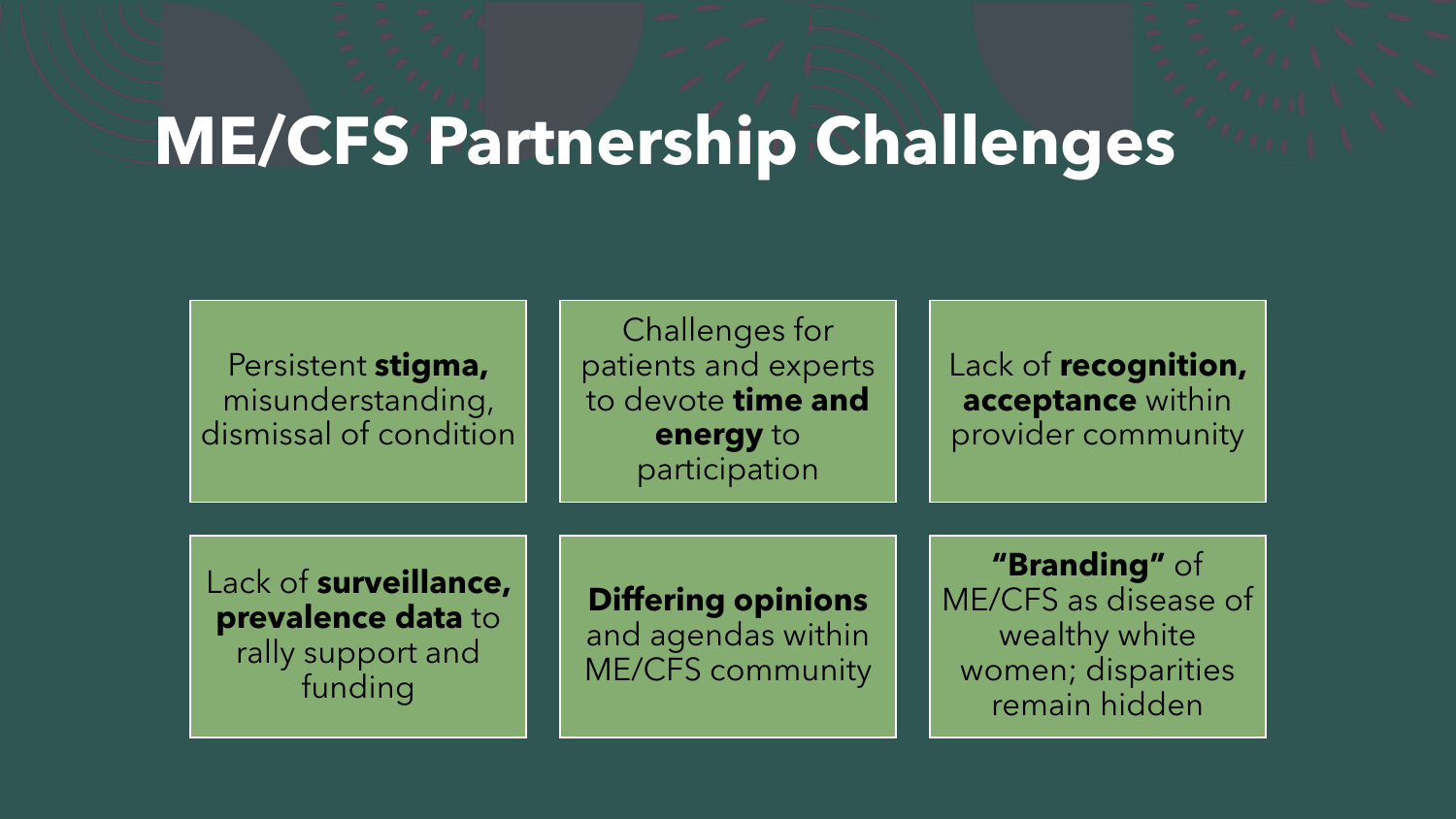## **CDC Partnerships: Strengths**

- **Updated website** and materials
- Role in helping to **legitimize ME/CFS; credibility** in provider community
- Internal advocacy with **other federal agencies** (NIH)
- Bringing **new partners** to the table (e.g., NASN)
- **Dedicated team**

#### Centers for Disease Control and Prevention CDC 24/7: Saving Lives, Protecting People™

A-Z Inder Search **Advanced Search** 

 $000$ 

#### Myalgic Encephalomyelitis/Chronic Fatigue Syndrome

#### $CDC$

#### Español

Myalgic encephalomyelitis/chronic fatigue syndrome (ME/CFS) is a serious, long-term illness that affects many body systems. People with ME/CFS are often not able to do their usual activities. At times, ME/CFS may confine them to bed. People with ME/CFS have severe fatigue and sleep problems. ME/CFS may get worse after people with the illness try to do as much as they want or need to do. This symptom is called post-exertional malaise (PEM). Other symptoms can include problems with thinking and concentrating, pain, and dizziness.

According to an Institute of Medicine (IOM) report [2], an estimated 836,000 to 2.5 million Americans suffer from ME/CFS. However, most of them have not been diagnosed.

### Voice of the Patient: Adhira and Neel

#### $\qquad \qquad \blacksquare$

#### ME/CFS and COVID-19: What we know

CDC is working with partners and stakeholders to better understand post-COVID conditions and how they affect people with ME/CFS. Currently, there are limited data and information about the long-term effects of COVID-19. A recent report found that COVID-19 can result in prolonged illness, even among adults without underlying chronic medical conditions. Future studies will help identify whether some people with delayed recovery develop an ME/CFS-like illness.

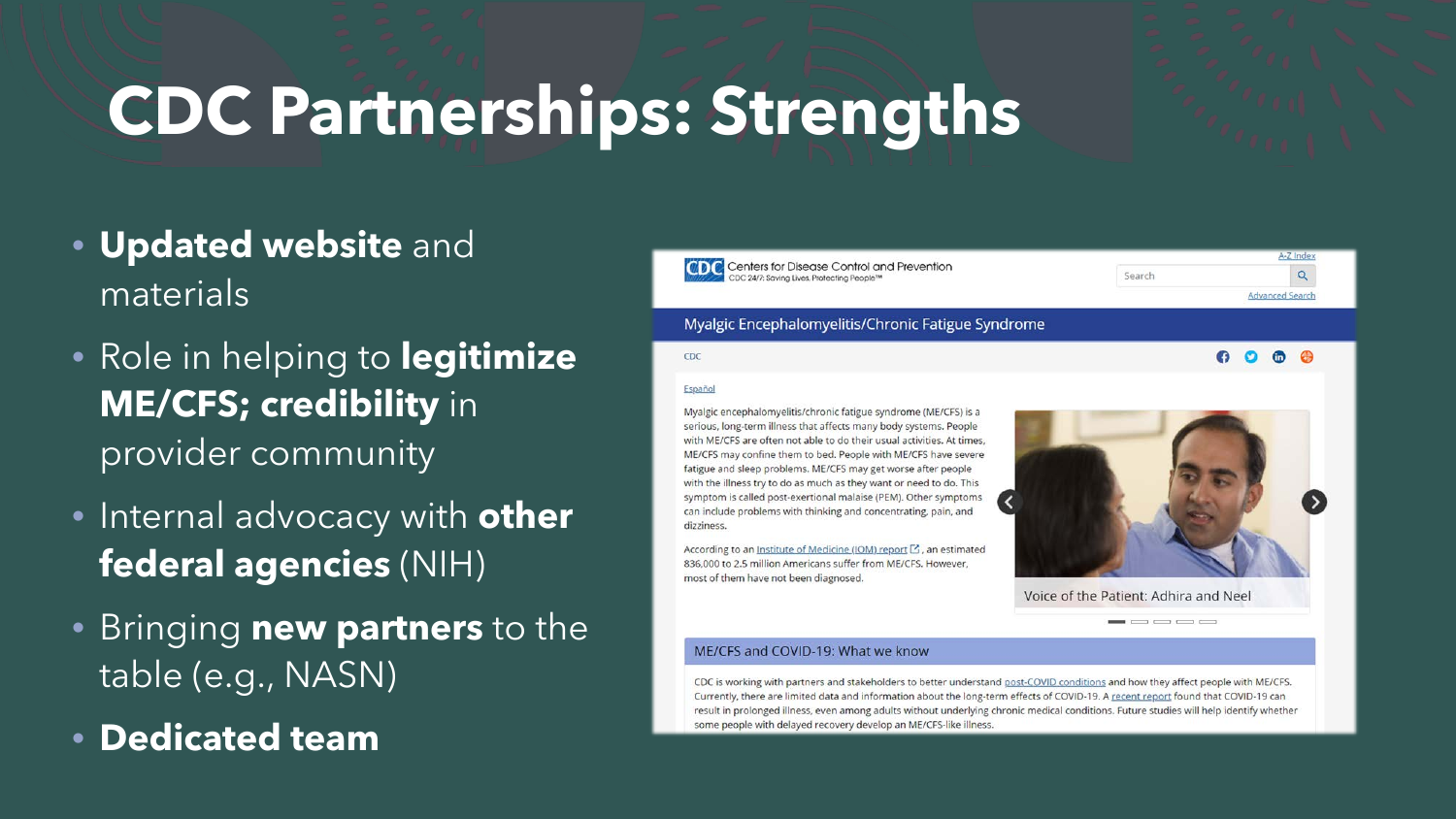# **CDC Partnerships: Challenges**

- Need for more frequent, transparent communication
	- Results of multi-site study
	- Internal coordination re post COVID
	- Results of prior Roundtable meetings
- Lack of understanding about CDC, its role, and constraints (e.g. funding limits and bureaucracy)
- Unmet expectations about surveillance and provider education
- Comparisons with NIH
- Lingering mistrust, history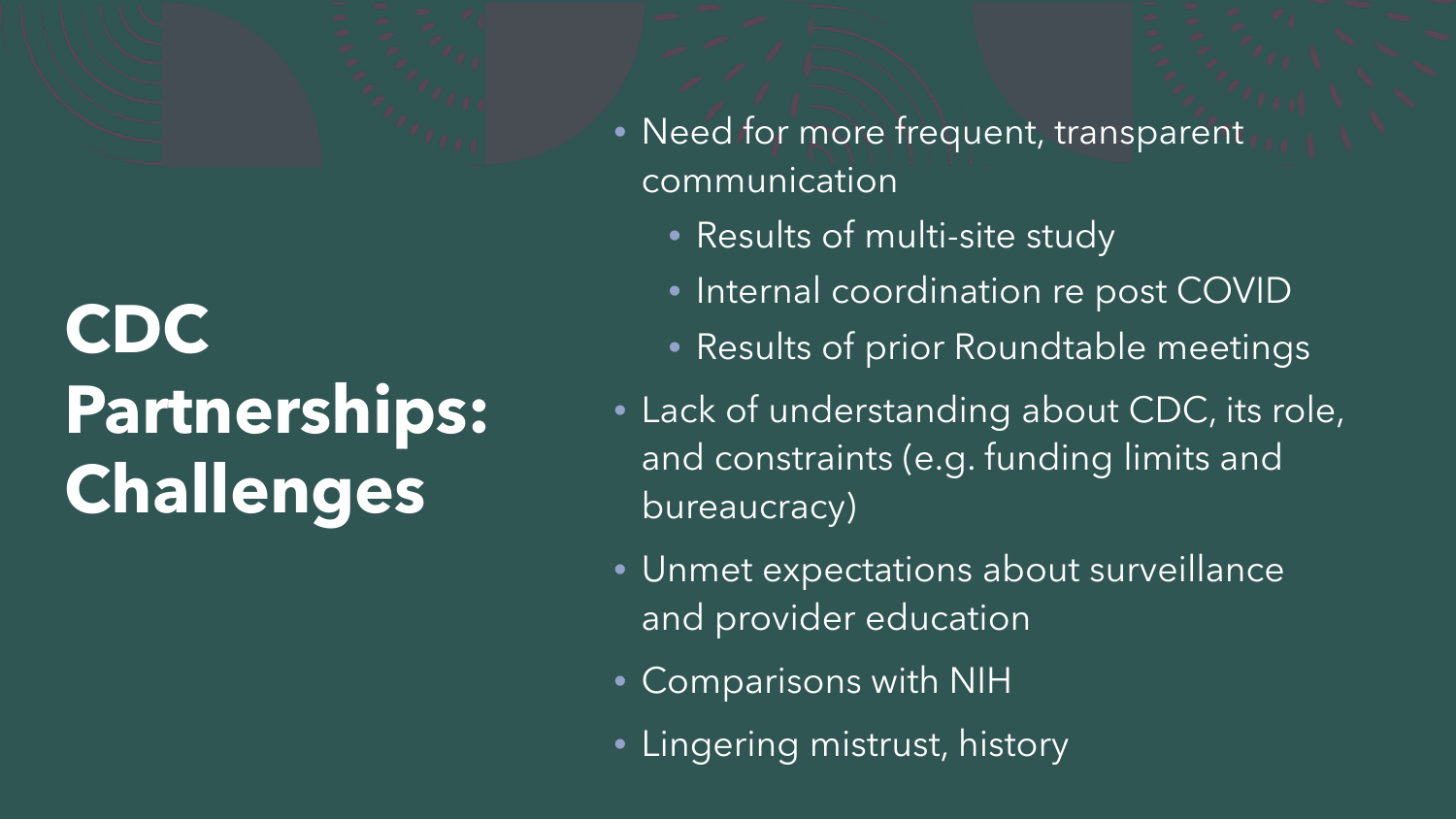## **How to Strengthen Partnerships: Strategies & Advice from Partners**

| <b>Group</b>                                                                           | <b>Focus</b>                       | <b>Communicate</b>                              | <b>Plan</b>                                                         | <b>Seize</b>                    |
|----------------------------------------------------------------------------------------|------------------------------------|-------------------------------------------------|---------------------------------------------------------------------|---------------------------------|
| Group together<br>multisystemic<br>"sister" diseases<br>with fatigue/pain<br>in common | Pick one or more<br>areas of focus | Communicate<br>more frequently<br>with partners | Create a <b>shared</b><br>plan with action<br>steps and<br>outcomes | Seize post COVID<br>opportunity |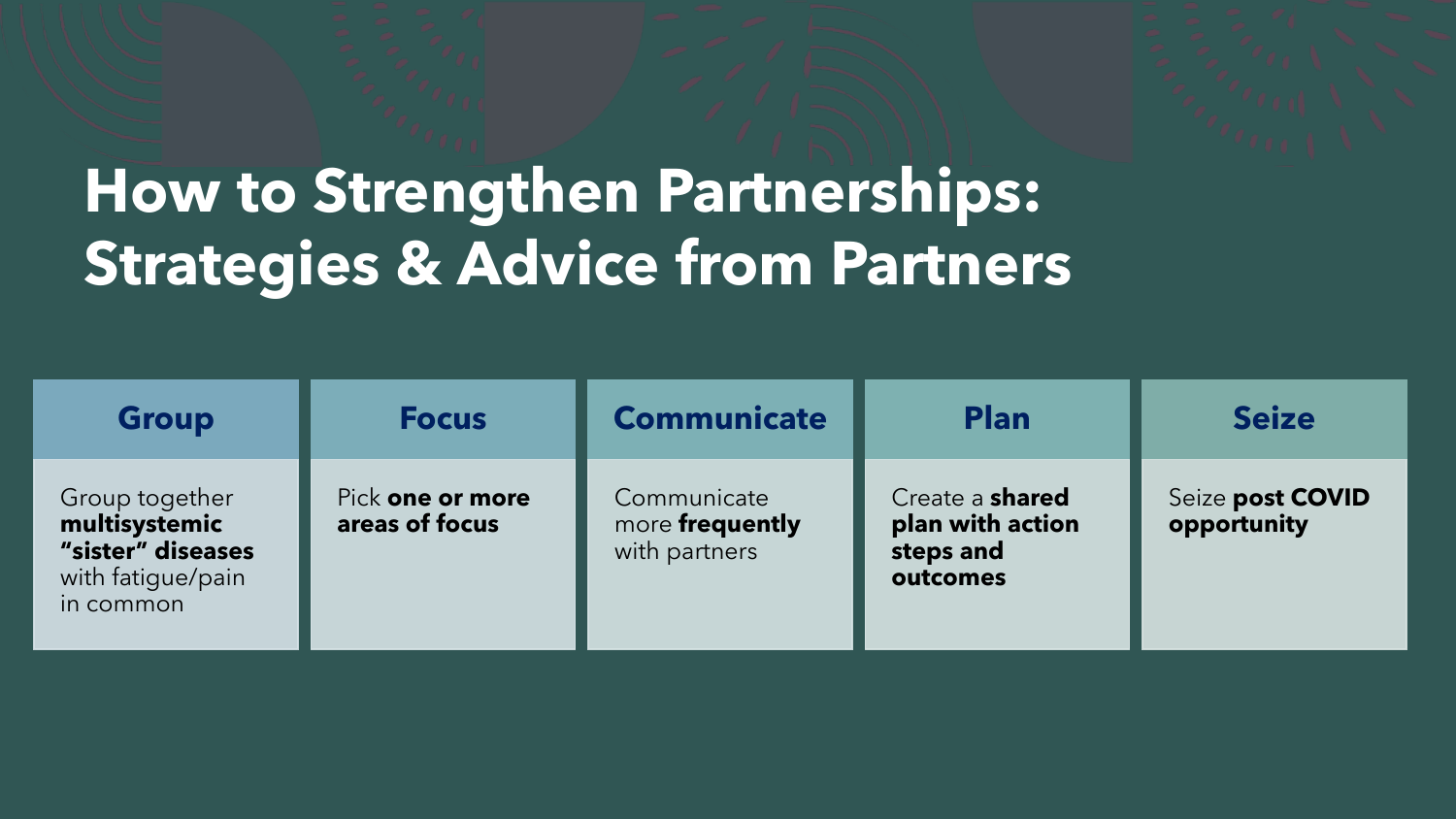Patients are seeking out and finding ME/CFS patients and learning from them

The ME/CFS community has a lot to offer providers and scientists who are treating and researching post-COVID conditions

Population of patients potentially large, with implications for all providers and health systems

Both ME/CFS and post-COVID conditions have implications for telemedicine, econsults, reimbursements for longer visits Could encourage more inter-agency coordination at federal and state levels

**Partner Reflections on COVID-19 & ME/CFS (from Stakeholder Discussions)**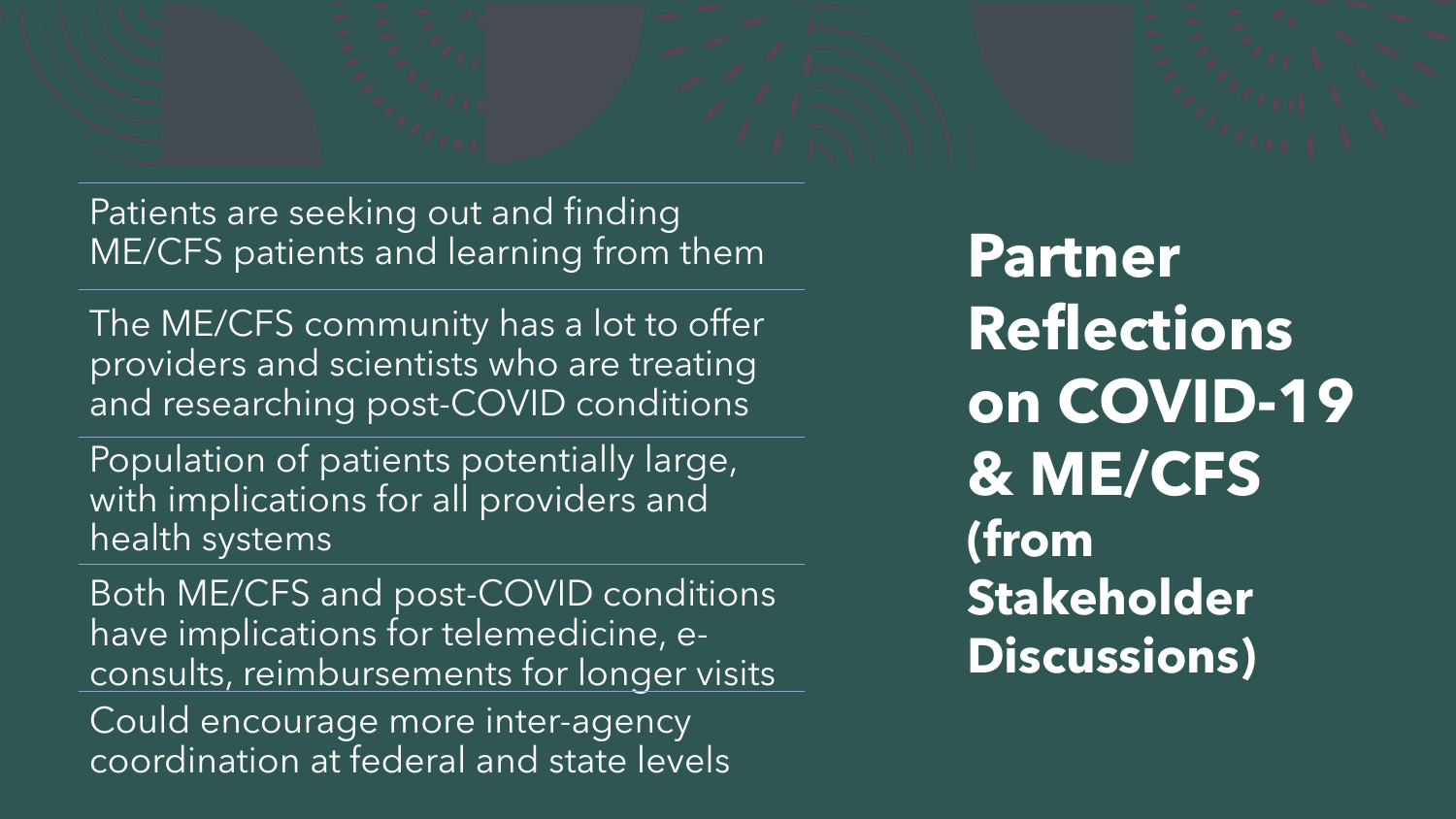**ME/CFS Opportunities Identified by Stakeholders During Spring 2021 Discussions**

### WORKFORCE EDUCATION

### BUILDING THE KNOWLEDGE BASE

## IMPROVING SURVEILLANCE

AWARENESS & STIGMA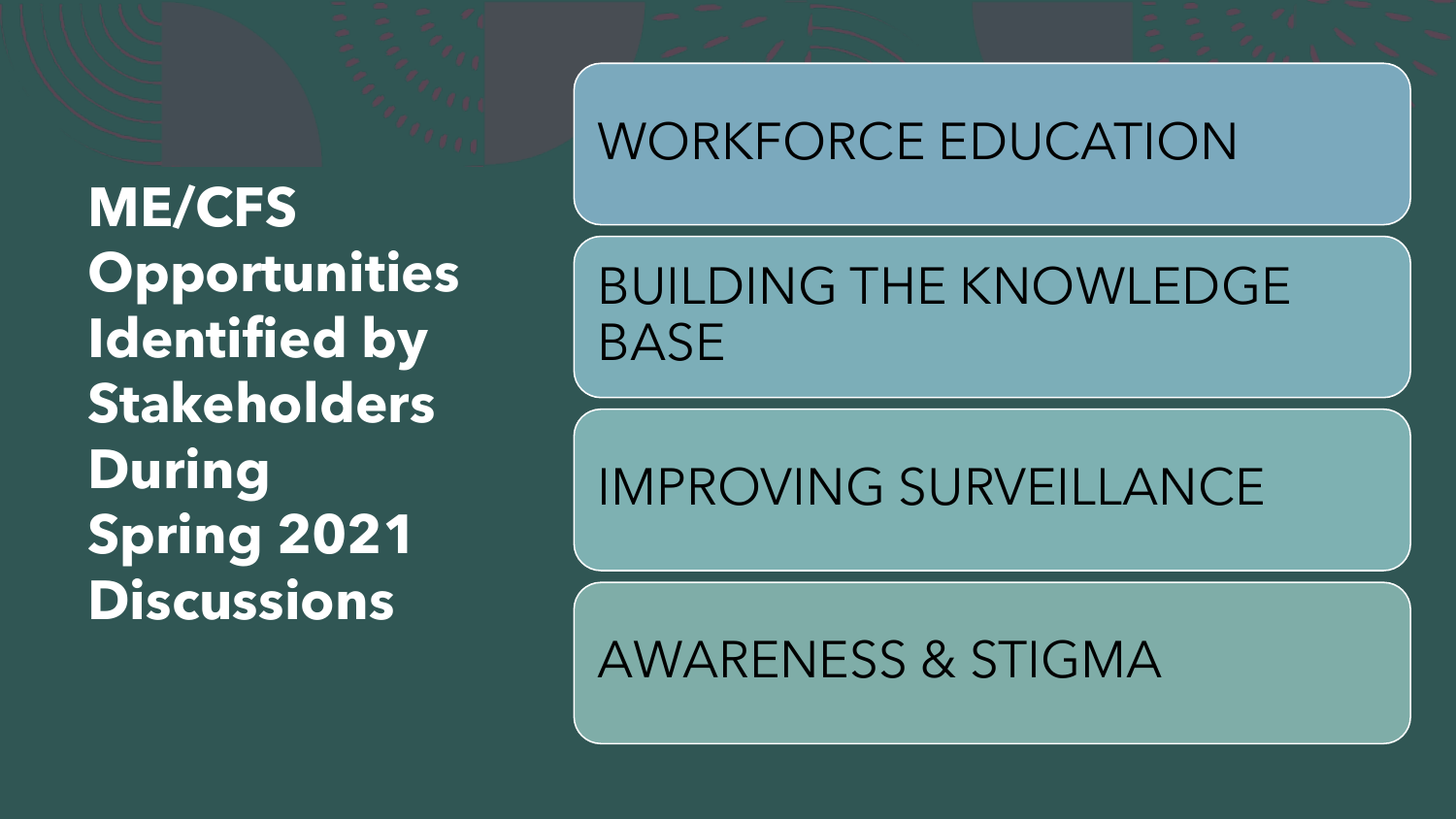# **Workforce Education Opportunities**

### **Areas of Interest**

- Increase understanding of ME/CFS as a legitimate illness
- Develop and employ methods to improve care
- Increase the number of providers who are knowledgeable about ME/CFS
- Increase access to quality care for ME/CFS in primary care settings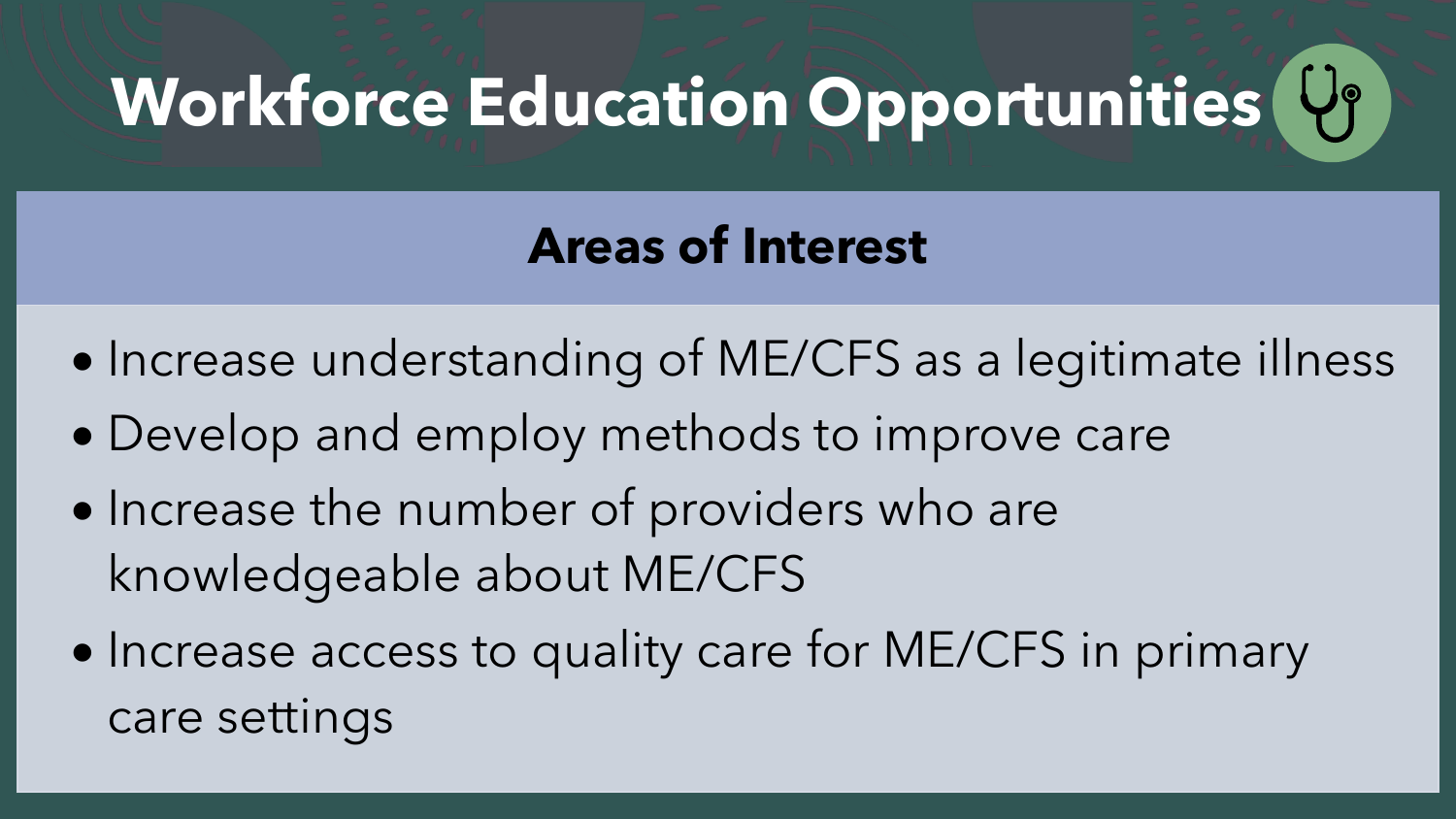## **Research Opportunities to Build the Knowledge Base**



- Find commonalities across post-viral syndromes
- Standardize tools and scales to prepare for treatment trials
- Develop clinical models of care
- Address research gaps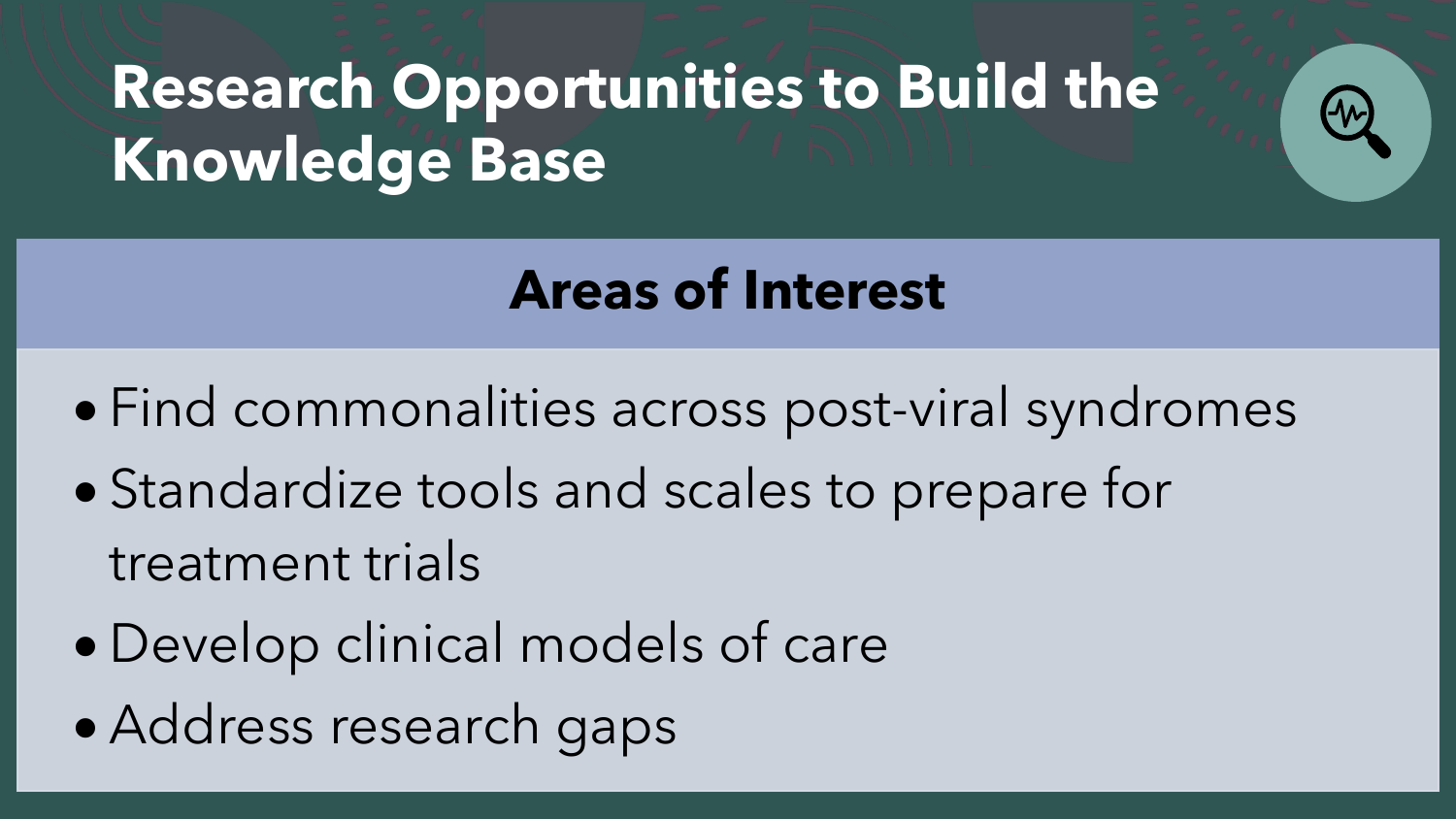

# **Surveillance Opportunities**

### **Areas of Interest**

- Promote accurate documentation of ME/CFS in the medical record
- Expand ME/CFS prevalence estimation
- Expand school-based surveillance